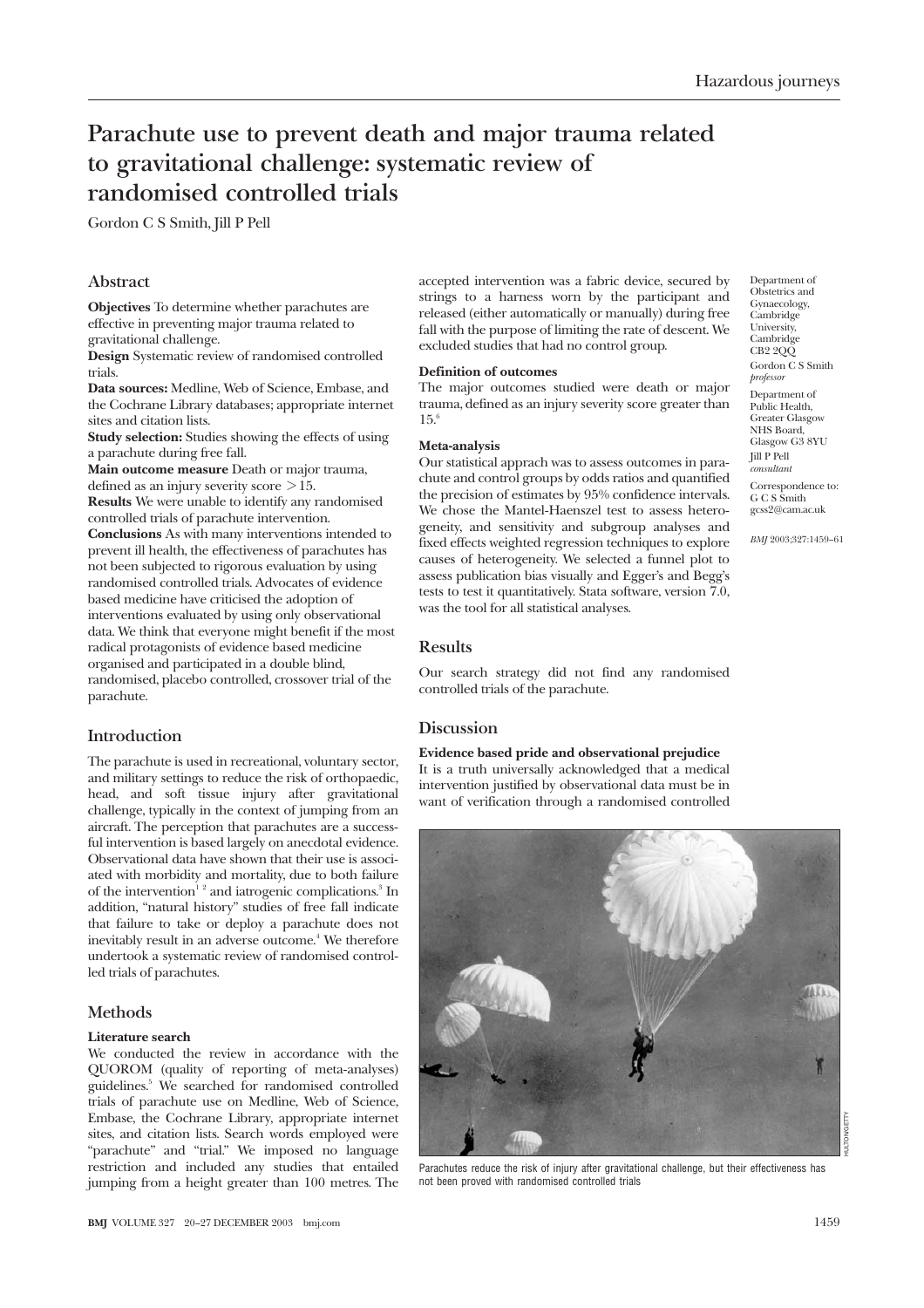trial. Observational studies have been tainted by accusations of data dredging, confounding, and bias.<sup>7</sup> For example, observational studies showed lower rates of ischaemic heart disease among women using hormone replacement therapy, and these data were interpreted as advocating hormone replacement for healthy women, women with established ischaemic heart disease, and women with risk factors for ischaemic heart disease.<sup>8</sup> However, randomised controlled trials showed that hormone replacement therapy actually increased the risk of ischaemic heart disease,<sup>9</sup> indicating that the apparent protective effects seen in observational studies were due to bias. Cases such as this one show that medical interventions based solely on observational data should be carefully scrutinised, and the parachute is no exception.

#### **Natural history of gravitational challenge**

The effectiveness of an intervention has to be judged relative to non-intervention. Understanding the natural history of free fall is therefore imperative. If failure to use a parachute were associated with 100% mortality then any survival associated with its use might be considered evidence of effectiveness. However, an adverse outcome after free fall is by no means inevitable. Survival has been reported after gravitation challenges of more than 10 000 metres (33 000 feet).4 In addition, the use of parachutes is itself associated with morbidity and mortality.<sup>1–3 10</sup> This is in part due to failure of the intervention. However, as with all interventions, parachutes are also associated with iatrogenic complications.3 Therefore, studies are required to calculate the balance of risks and benefits of parachute use.

#### **The parachute and the healthy cohort effect**

One of the major weaknesses of observational data is the possibility of bias, including selection bias and reporting bias, which can be obviated largely by using randomised controlled trials. The relevance to parachute use is that individuals jumping from aircraft without the help of a parachute are likely to have a high prevalence of pre-existing psychiatric morbidity. Individuals who use parachutes are likely to have less psychiatric morbidity and may also differ in key demographic factors, such as income and cigarette use. It follows, therefore, that the apparent protective effect of parachutes may be merely an example of the "healthy cohort" effect. Observational studies typically use multivariate analytical approaches, using maximum likelihood based modelling methods to try to adjust estimates of relative risk for these biases. Distasteful as these statistical adjustments are for the cognoscenti of evidence based medicine, no such analyses exist for assessing the presumed effects of the parachute.

#### **The medicalisation of free fall**

It is often said that doctors are interfering monsters obsessed with disease and power, who will not be satisfied until they control every aspect of our lives (*Journal of Social Science*, pick a volume). It might be argued that the pressure exerted on individuals to use parachutes is yet another example of a natural, life enhancing experience being turned into a situation of fear and dependency. The widespread use of the parachute may just be another example of doctors' obsession with disease prevention and their misplaced belief in unproved

## **What is already known about this topic**

Parachutes are widely used to prevent death and major injury after gravitational challenge

Parachute use is associated with adverse effects due to failure of the intervention and iatrogenic injury

Studies of free fall do not show 100% mortality

### **What this study adds**

No randomised controlled trials of parachute use have been undertaken

The basis for parachute use is purely observational, and its apparent efficacy could potentially be explained by a "healthy cohort" effect

Individuals who insist that all interventions need to be validated by a randomised controlled trial need to come down to earth with a bump

technology to provide effective protection against occasional adverse events.

## **Parachutes and the military industrial complex**

However sinister doctors may be, there are powers at large that are even more evil. The parachute industry has earned billions of dollars for vast multinational corporations whose profits depend on belief in the efficacy of their product. One would hardly expect these vast commercial concerns to have the bravery to test their product in the setting of a randomised controlled trial. Moreover, industry sponsored trials are more likely to conclude in favour of their commercial product. $11$  and it is unclear whether the results of such industry sponsored trials are reliable.

#### **A call to (broken) arms**

Only two options exist. The first is that we accept that, under exceptional circumstances, common sense might be applied when considering the potential risks and benefits of interventions. The second is that we continue our quest for the holy grail of exclusively evidence based interventions and preclude parachute use outside the context of a properly conducted trial. The dependency we have created in our population may make recruitment of the unenlightened masses to such a trial difficult. If so, we feel assured that those who advocate evidence based medicine and criticise use of interventions that lack an evidence base will not hesitate to demonstrate their commitment by volunteering for a double blind, randomised, placebo controlled, crossover trial.

Contributors: GCSS had the original idea. JPP tried to talk him out of it. JPP did the first literature search but GCSS lost it. GCSS drafted the manuscript but JPP deleted all the best jokes. GCSS is the guarantor, and JPP says it serves him right. Funding: None.

Competing interests: None declared.

Ethical approval: Not required.

- 1 Belmont PJ Jr, Taylor KF, Mason KT, Shawen SB, Polly DW Jr, Klemme<br>WR. Incidence, epidemiology, and occupational outcomes of thoraco-<br>lumbar fractures among US Army aviators. *J Trauma* 2001;50:855-61.<br>2 Bricknell MC, Cr
-